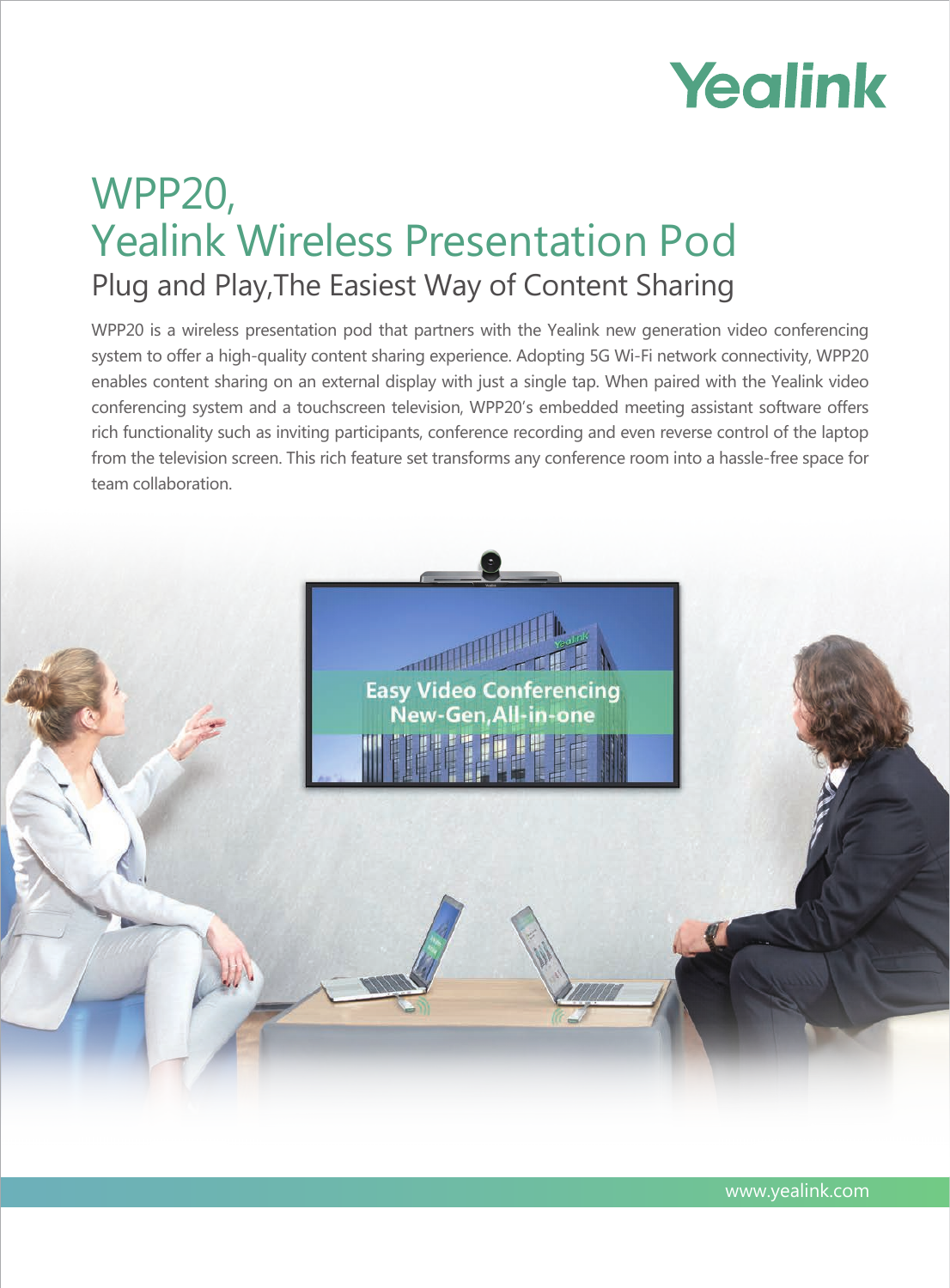### One-click, Trouble-free Presentations

- · Easy Sharing. WPP20 connects to Yealink's 5GHz 802.11ac Wi-Fi network without the need for a router. With its excellent anti-interference capability, content sharing is smoother and easier than ever.
- · Instant installation. Simply plug in WPP20 to a laptop via the universal USB port for a quick connection with the conferencing system. Users can click the button and start content sharing immediately, without any additional apps or software.
- · Eliminate cabling. The wireless connectivity eliminates the cabling mess in the area between the display and the conference desk, reducing deployment costs and enabling a clutter-free meeting space.



#### Low Latency Multipoint FHD Sharing

- · Immediate response, smooth and easy presenting. WPP20 ensures an up to 1080P@30FPS high quality and low latency content sharing.
- · WPP20 supports up to eight device connecitons at the same time and four streams can be presented simultaneously on the main screen.

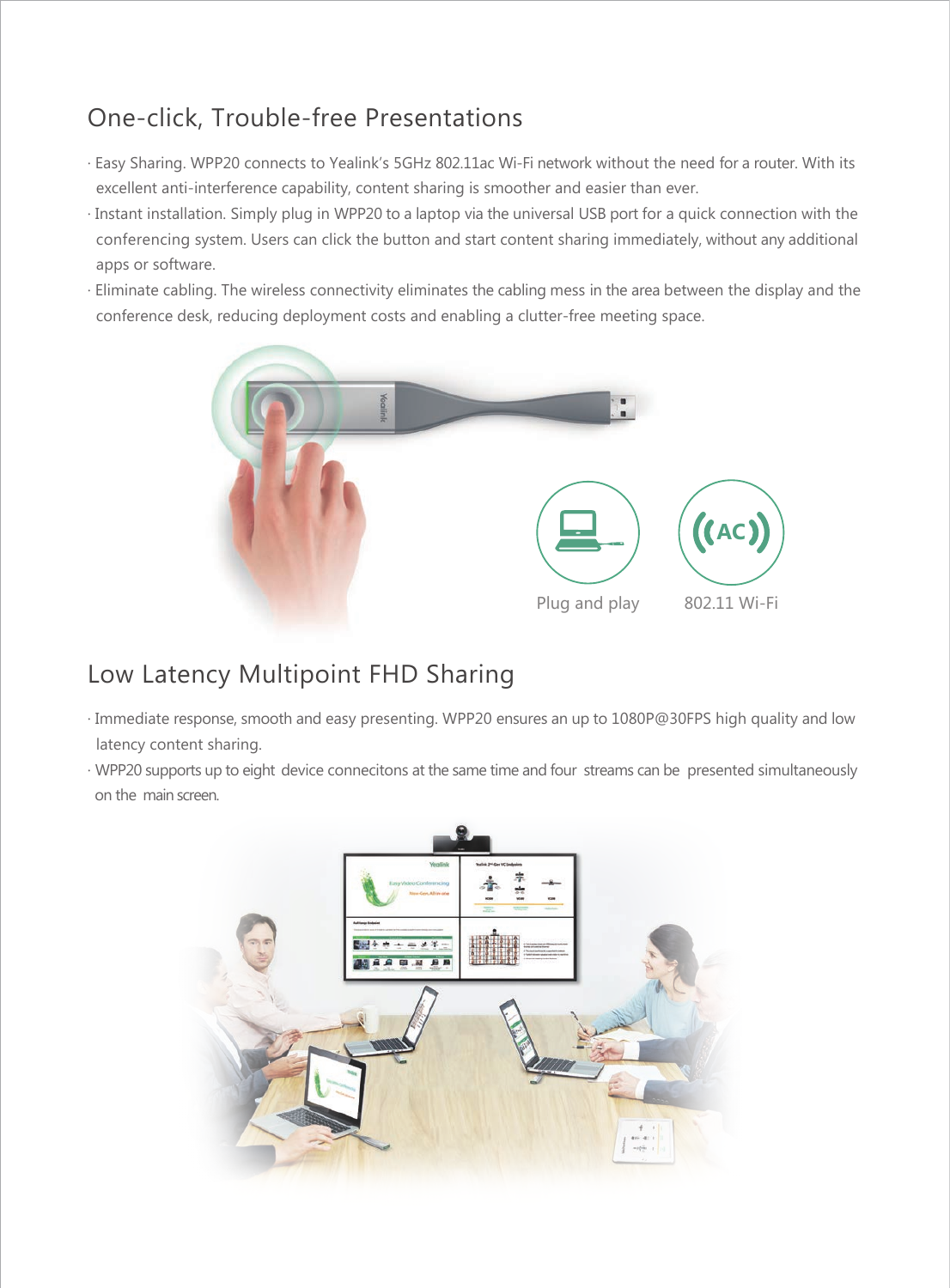## Feature-rich Control Functionality

WPP20's embedded meeting assistant software offers rich functionality such as inviting participants and conference recording, ensuring a fluid workflow and more effective meeting experience.



#### Intuitive Reverse Control for Interactive Television

Interoperable with a touchscreen television, reverse control of the computer or laptop is easily enabled by clicking or dragging directly on your interactive television when paired with the Yealink video conferencing system and a touchscreen television.